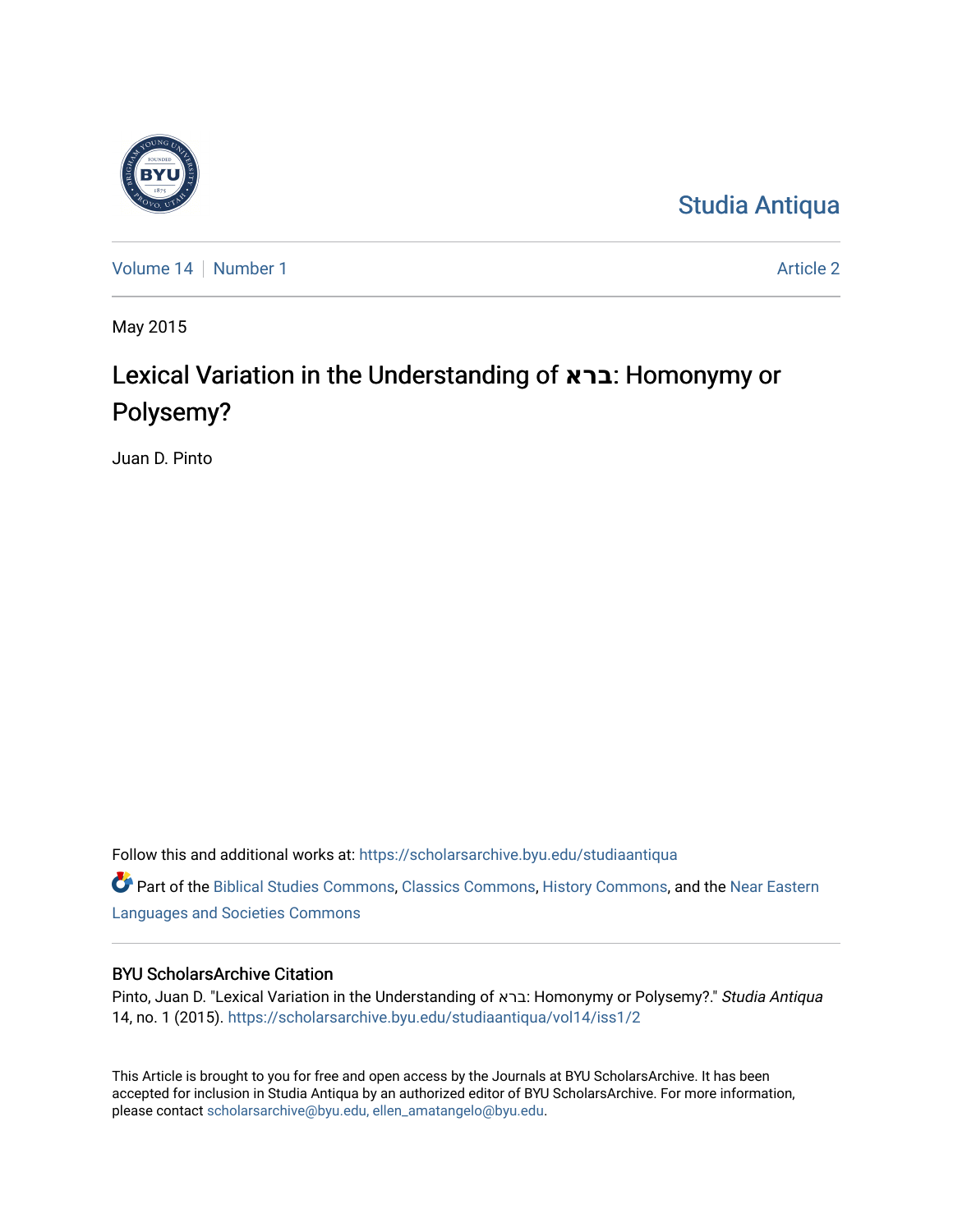## LEXICAL VARIATION IN THE UNDERSTANDING OF ברא: HOMONYMY OR POLYSEMY?

#### JUAN D. PINTO

*Juan D. Pinto is an undergraduate student at Brigham Young University. He is majoring in ancient Near Eastern studies and minoring in linguistics and Modern Hebrew.*

#### **Introduction**

**T**he Hebrew verb ברא, most commonly associated with its gloss in Gen 1:1, as "created," is attested in various verbal stems that carry separate meanings.<sup>1</sup> Its Qal and Niphal forms are often translated as "to create," but its five appearances in Piel are variations of "to cut," while its Hiphil—a hapax legomenon—is given the sense of to "fatten." This has led to disagreeing interpretations of the data, and the debate has recently been taken up again with the introduction of advances in cognitive linguistics.<sup>2</sup> The question lies in the correlation between the Qal/Niphal and the Piel forms of the root. What is at stake is the very concept of creation as understood by the authors of Genesis, Isaiah, some of the Psalms, and other texts.<sup>3</sup> An ongoing discussion over the

<sup>1.</sup> This paper deals primarily with the information provided in the following three lexica: F. Brown, S. R. Driver, and C. A. Briggs, *A Hebrew and English Lexicon of the Old Testament, with an Appendix Containing the Biblical Aramaic* (Oxford: Clarendon Press, 1891–1906); Wilhelm Gesenius, *Hebräisches und aramäisches Handwörterbuch über das Alte Testament*, 12th edition, ed. Frants Buhl (Leipzig: F. C. W. Vogel, 1895); Koehler and Baumgartner, *Hebräisches und aramäisches Lexicon zum Alten Testament* (Leiden: E. J. Brill, 1967-1995); David J. A. Clines, *The Dictionary of Classical Hebrew* (Sheffield: Sheffield Academic Press, 1993–2001).

<sup>2</sup>. For the latest publications dealing with the topic, see the following: E. J. van Wolde, "Why the Verb ברא Does Not Mean 'To Create' in Genesis 1.1–2.4a," *JSOT* 34.3 (2009): 3–23; Bob Becking and Marjo C. A. Korpel, "To Create, to Separate or to Construct: An Alternative for a Recent Proposal as to the Interpretation of ברא in Gen 1:1–2:4a," *JHS* 10.3 (2010): 2–21; E. J. van Wolde and Robert Rezetko, "Semantics and the Semantics of ברא: A Rejoinder to the Arguments Advanced by B. Becking and M. Korpel," *JHS* 11.9 (2011): 2–39; Terrance Randall Wardlaw, "Te Meaning of ברא in Genesis 1:1–2:3," *VT* 64.3 (2014): 502–13.

<sup>3.</sup> The possibility of overlapping semantic boundaries, or of a shared etymology between Qal "to create" and Piel "to cut" would suggest that the Hebrew concept of the creation of the world is related to a type of cutting, separating, shaping, or similar action.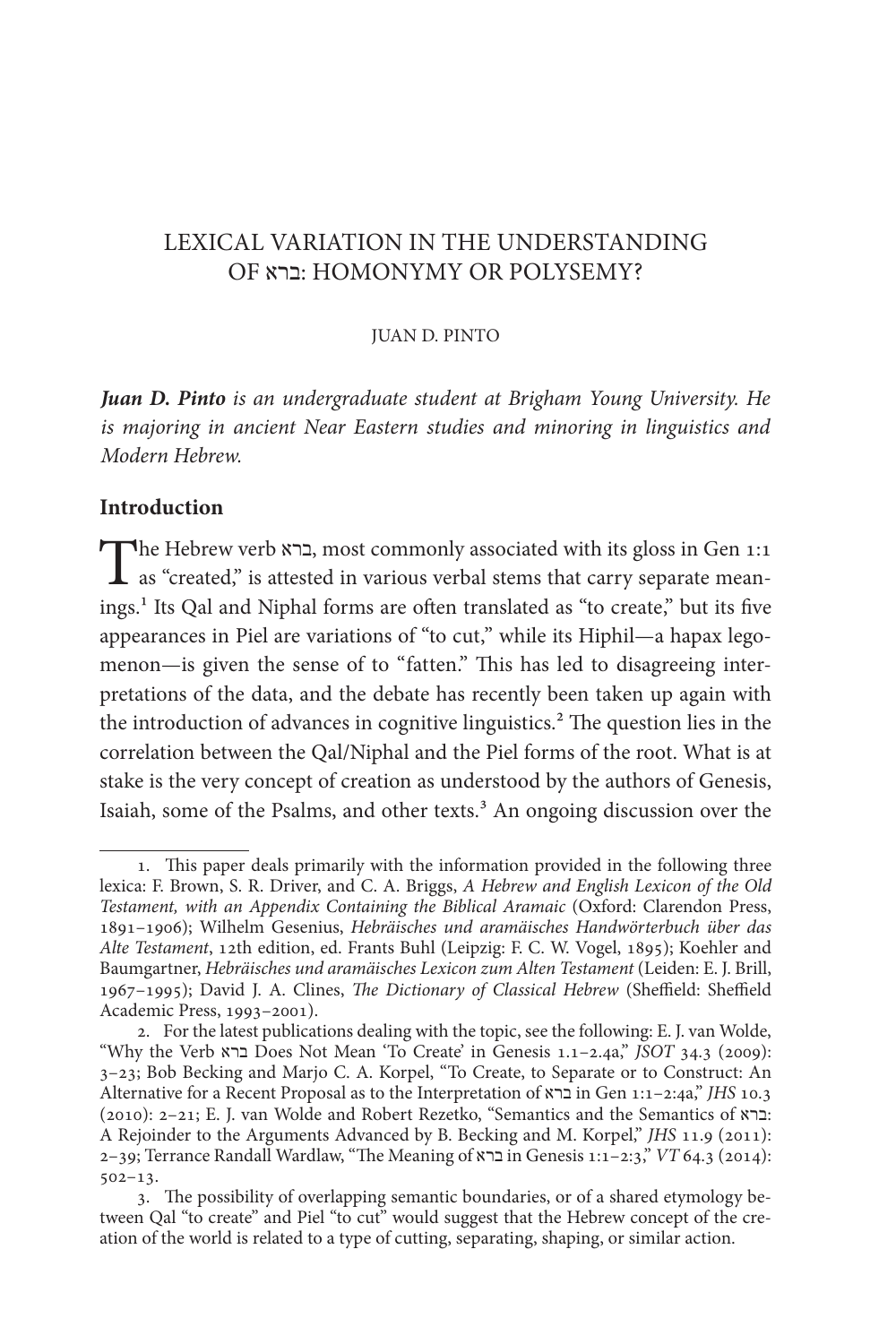last fve years has provided signifcant insights, but one important aspect of the argument has continually been overlooked: the role of lexicographical history in the evolving understanding of ברא. Tis paper will not attempt to provide a solution to the question. Instead, it will summarize the most recent scholarship on the debate, reevaluate the question being asked, and analyze lexicographical history on the subject.

#### **Current State of the Debate**

The difficulty with understanding the relationship between the different meanings of ברא was for the most part thought to have been resolved—or at least satisfactorily understood—during much of the twentieth century. The general consensus was that creation and cutting were two unrelated meanings derived from diferent etymologies. Occasionally, a commentary or article would suggest otherwise,<sup>4</sup> but these arguments went mostly unheeded. Yet even when asserting the absence of a correlation between the two meanings, scholars remained careful enough to mention in passing the alternate possibility. However, one major challenge brought up in recent years has rekindled the debate.

In the *New Cambridge Bible Commentary for Genesis*, published in 2009, Arnold addresses the issue of the verb's exclusive association with Israel's deity.<sup>5</sup> Though simply a repeat of older arguments, he hints at the possibility of the root's older meaning of "separate by cutting," which was only later expanded to refer to creation when used in a different verb stem. This point would quickly be picked up as an important component of the debate.

Published that same year was an ambitious monograph by van Wolde, which served as the catalyst for the ensuing interest in ברא. Her *Reframing Biblical Studies* brought the literary approaches of cognitive linguistics, which have been picking up considerable traction over the last two decades, to the more traditional field of biblical studies.<sup>6</sup> As part of her attempt to demonstrate the benefts of such an approach, she devoted part of a chapter to a case study of temporal and atemporal relations in Genesis 1, focusing especially on the nature of the verb ברא. She found her conclusions important enough to

<sup>4</sup>. For example, see S. R. Driver, T*e Book of Genesis, with Introduction and Notes*  (London: Methuen & Co., 1904), 3; Howard E. Hanson, "Num. XVI 30 and the Meaning of bārā'," *VT* 22 (1972): 353–59. Driver was a key fgure in making this point a long-lasting one, as will be shown below.

<sup>5</sup>. Bill T. Arnold, *Genesis,* New Cambridge Bible Commentary (Cambridge: Cambridge University Press, 2009), 36–37.

<sup>6</sup>. E. J. van Wolde, *Reframing Biblical Studies: When Language and Text Meet Culture, Cognition, and Context* (Winona Lake, Ind.: Eisenbrauns, 2009).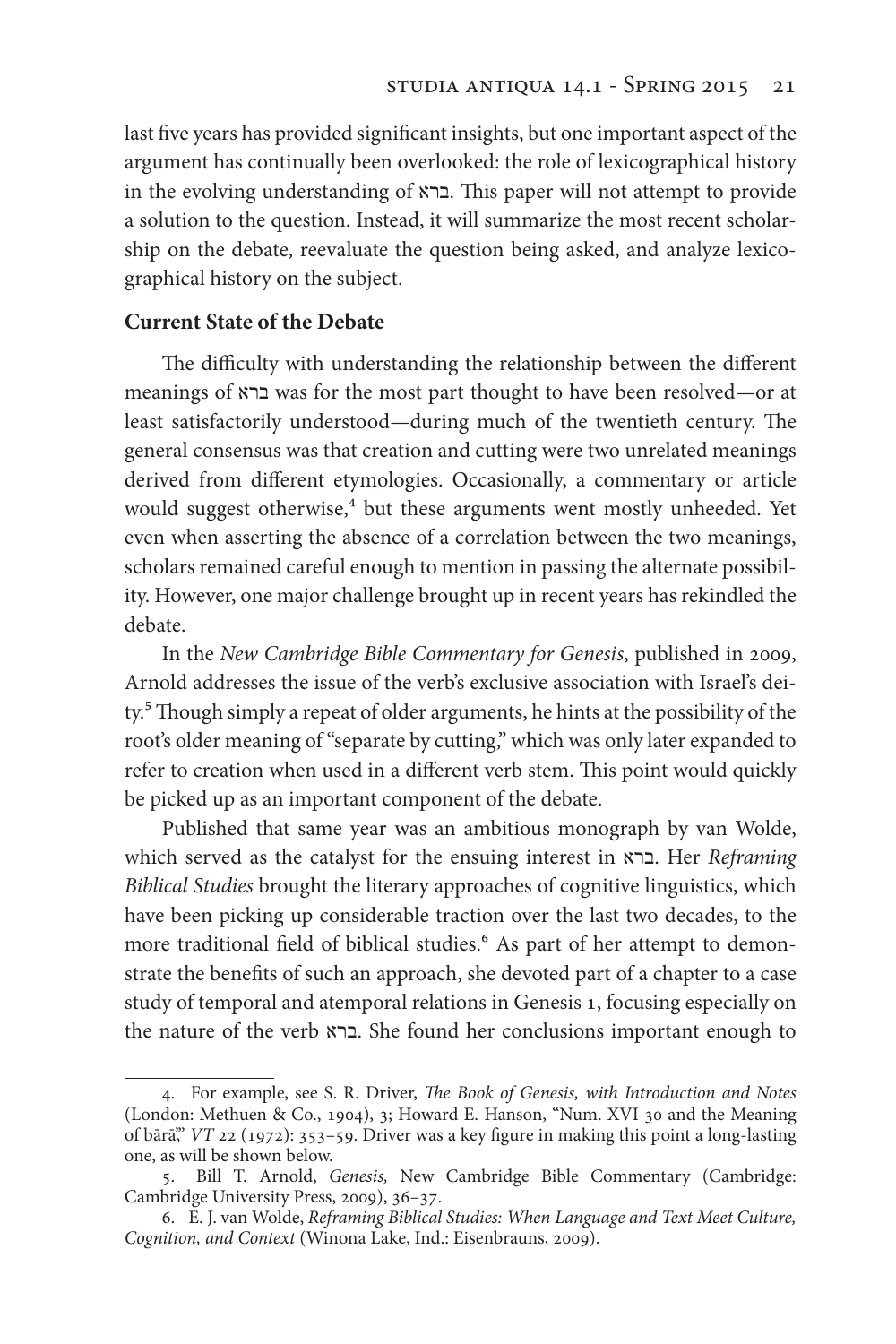warrant the publication of a separate article that year, devoted entirely to her understanding of this verb.7

Van Wolde's approach to the P creation account in Genesis suggests that ברא has been misunderstood all along. Contra the general view that ברא and עשה are at times used in synonymous parallelism, she analyzes these two creation verbs to refer to entirely diferent processes. By showing that ברא, unlike עשה, always includes either two primary landmarks or one primary and one secondary landmark, she compares it to the English equivalent of "to distinguish between two things" and "to distinguish one thing from another thing."8 This and other findings led her to conclude that the true meaning of the verb in its Qal stem is "to separate" or "to diferentiate." According to van Wolde, Genesis 1 is therefore an account of two distinct processes: creation (עשה) and .9(ברא) diferentiation

The following year, Becking and Korpel co-authored an article which attempted to counter many of van Wolde's points, while simultaneously proposing a more nuanced understanding of ברא than the traditional "to create."10 By applying van Wolde's interpretation to attestations of ברא outside of Genesis 1, they seek to show that her arguments are no longer tenable and must therefore be discounted. They then briefly describe the traditions of associating  $\epsilon$ Qal "to create" with ברא Piel "to cut," and dismiss them as old notions, long abandoned by etymological considerations. Their own proposal associates ברא with קנה, and traces the former's hypothetical introduction as a theological term in postexilic times. Ultimately, they propose that the Qal form of the verb be identifed as having the sense of "to construct," and Yahweh "is imagined as having 'constructed' the cosmos as his temple."<sup>11</sup> The Piel form is, in their opinion, an etymologically unrelated word.<sup>12</sup>

- 10. Becking and Korpel, "To Create," 2–21.
- 11. Becking and Korpel, "To Create," 20.

12. "Because the existence of a Hebrew root ברה>brw/y, 'to cut in half,' may be assumed on the basis of the well-known idiom ברית כרת, literally 'to cut a covenant', and the noun ברית' covenant, treaty, contract,' it seems likely that a similar confusion [to one found in the Arabic brw/bry] has taken place in the few places where ברא Piel occurs. Tere are more examples of this type of confusion of the weak consonants  $\alpha$  and  $\bar{\alpha}$  at the end of verbal forms." (Becking and Korpel, "To Create," 5)

In other words, according to Becking and Korpel, ברא Piel is nothing more than a misspelling of the hypothetical root ברה with the meaning of "to cut in half." However, there is no evidence that such a root exists in Hebrew, and their single piece of evidence (ברית (is

<sup>7</sup>. Van Wolde, "Why the Verb ברא Does Not Mean 'To Create,'" 3–23.

<sup>8</sup>. Van Wolde, *Reframing Biblical Studies*, 198–99.

<sup>9</sup>. Tis conclusion apparently does not take into consideration the possibility that "diferentiation" in an ancient context may be semantically equivalent to "creation." For a detailed monograph on this idea of functional ontology, see John H. Walton, *Genesis* 1 *as Ancient Cosmology* (Winona Lake, IN: Eisenbrauns, 2011).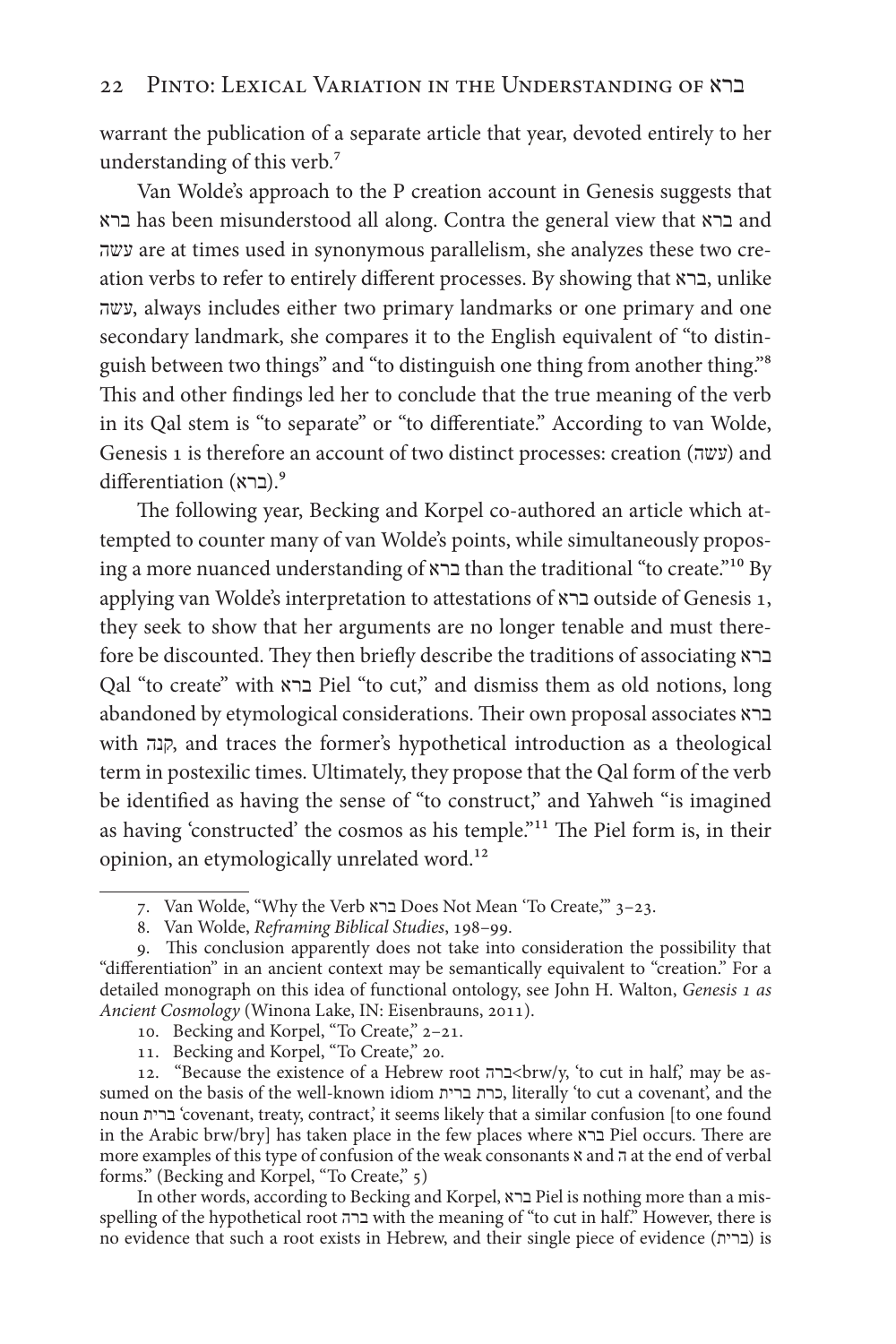Van Wolde teamed up with Rezetko and published a response to Becking and Korpel one year later in 2011.<sup>13</sup> They set out to establish the original contribution of van Wolde's thesis. They seek to support it by providing select cases outside of Genesis 1 where her interpretation may ft the context, and also by providing abundant etymological support for a connection between ברא and separating/cutting. Te etymological evidence is especially helpful here and primarily consists of Arabic, but also Akkadian and Aramaic cognates.<sup>14</sup> They then go on to critique Becking and Korpel's proposed meaning of "to construct," one point at a time. In the end, they argue that van Wolde's original proposal of "to separate" "remains a viable explanation for the semantics of this verb."15

The latest addition to the discussion came in 2014 with the publication of an article in Vetus Testamentum by Terrance Wardlaw.16 By looking at the range of verbs within the semantic domain "to create," Wardlaw succeeds in identifying several flaws in the arguments of both van Wolde and Becking-Korpel. He disagrees with van Wolde that ברא need be interpreted as a form of separation, especially in the Qal. He also fnds Becking-Korpel's conclusions to go contrary to the evidence that suggests that ברא Qal and ברא Piel are related. He therefore returns to some of the older arguments that identify ברא as a form of "to create (something new)," and creation is here conceptualized as "to form by shape or cutting."17 Finally, Wardlaw suggests that the use of traditional cosmological vocabulary in the Pentateuch and the Psalms—such as the verb ברא—was intended to trigger in the mind of the audience an association with Elohim's act of creation in Genesis.

#### **Remapping the Problem (Identifying the Question)**

Ultimately, the core of the question being addressed has remained the same over the last century and a half. Yet the complexity of the arguments, along with the introduction of new ideas and approaches to the problem, has contributed to obscuring the simplicity of the question itself. An understanding of the fundamental linguistic concepts involved is the frst essential step in perceiving the question behind the debate. This will in turn allow a study

weak at best. Considering the Israelite appreciation for the cognate accusative, one would then expect ברית כרת to instead be ברית ברה.

<sup>13</sup>. Van Wolde and Rezetko, "Semantics and the Semantics," 2–39.

<sup>14</sup>. Because the focus of this paper is primarily lexicography, I will not attempt to address any potential cognates here. Those will be covered in a forthcoming paper.

<sup>15</sup>. Van Wolde and Rezetko, "Semantics, and the Semantics" 39.

<sup>16</sup>. Wardlaw, "Te Meaning of ברא, "502–13.

<sup>17.</sup> Wardlaw, "The Meaning of "ברא, "511–512.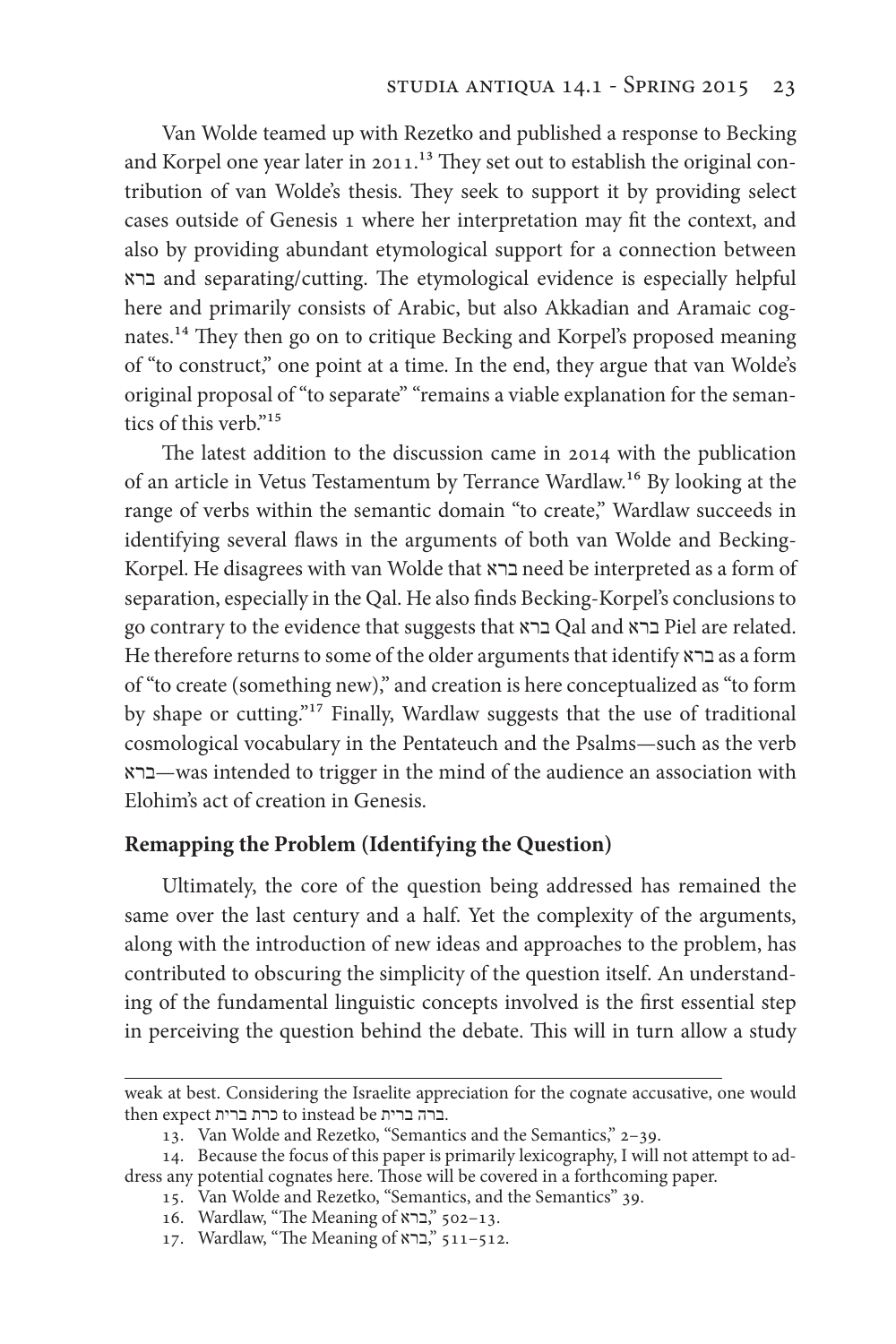of the lexicographical corpus to shed light on the discussion as it currently stands.

As Clines has pointed out, "The treatment of homonyms has been perhaps the most variable and inconsistent aspect of Hebrew lexicography."<sup>18</sup> This concept of homonymy is precisely what the question regarding ברא deals with. And though recent scholarship has involved efforts to understand this specific aspect of ברא, it has failed to clearly identify the problem in terms of homonyms and polysemes.

A true linguistic homonym<sup>19</sup> is simultaneously a homophone and homograph. This means that the two or more words in question sound and look the same, but they vary in meaning. The difference in meaning is caused by the fact that these are etymologically unrelated words, and have normally come to be homophones and homographs only in their latest forms. As an example of a true homonym, the English word *arm* contains two difering meanings: a "defensive and ofensive outft for war,"20 and "the upper limb of the human body, from the shoulder to the hand."<sup>21</sup> The etymology of the first can be traced as coming from the French *armes*, originally the Latin *arma* (no plural), meaning "arms, fittings, tackle, gear." The second comes through Common Germanic—attested in Old Saxon, Old Frisian, and others—and has been traced to the hypothetical Old German *armoz*, which is a cognate of the Latin armus "shoulder." These are two separate words that evolved over time, eventually becoming homonyms in English.

A polyseme, on the other hand, varies from a homonym in that its different meanings have never been separate words from separate etymologies, but rather come from a single word that developed different meanings. These diferent meanings ofen include one concrete, older sense, and an expanded metaphorical meaning. Though the connection between the two senses is often clear at frst, with time they can grow further apart until their correlation becomes obscure and forgotten. The word *pupil* is a polyseme in English. The two meanings of "a person who is being taught by another"<sup>22</sup> and "the opening

<sup>18</sup>. David J. A. Clines, "Towards a Science of Comparative Classical Hebrew Lexicography," 5. Unpublished paper, read on July 2 2014, at the 14th International Conference of the International Syriac Language Project, held in St. Petersburg under the auspices of the Institute of Oriental Manuscripts, Russian Academy of Sciences, June 29– July 4, 2014.

<sup>19.</sup> Common usage varies in that it often includes words that are spelled differently but sound the same. This is not true of homonyms in a linguistic sense.

<sup>20</sup>. "arm, n.2." OED Online. December 2014. Oxford University Press.

<sup>21</sup>. "arm, n.1." OED Online. December 2014. Oxford University Press.

<sup>22</sup>. "pupil, n.1." OED Online. December 2014. Oxford University Press.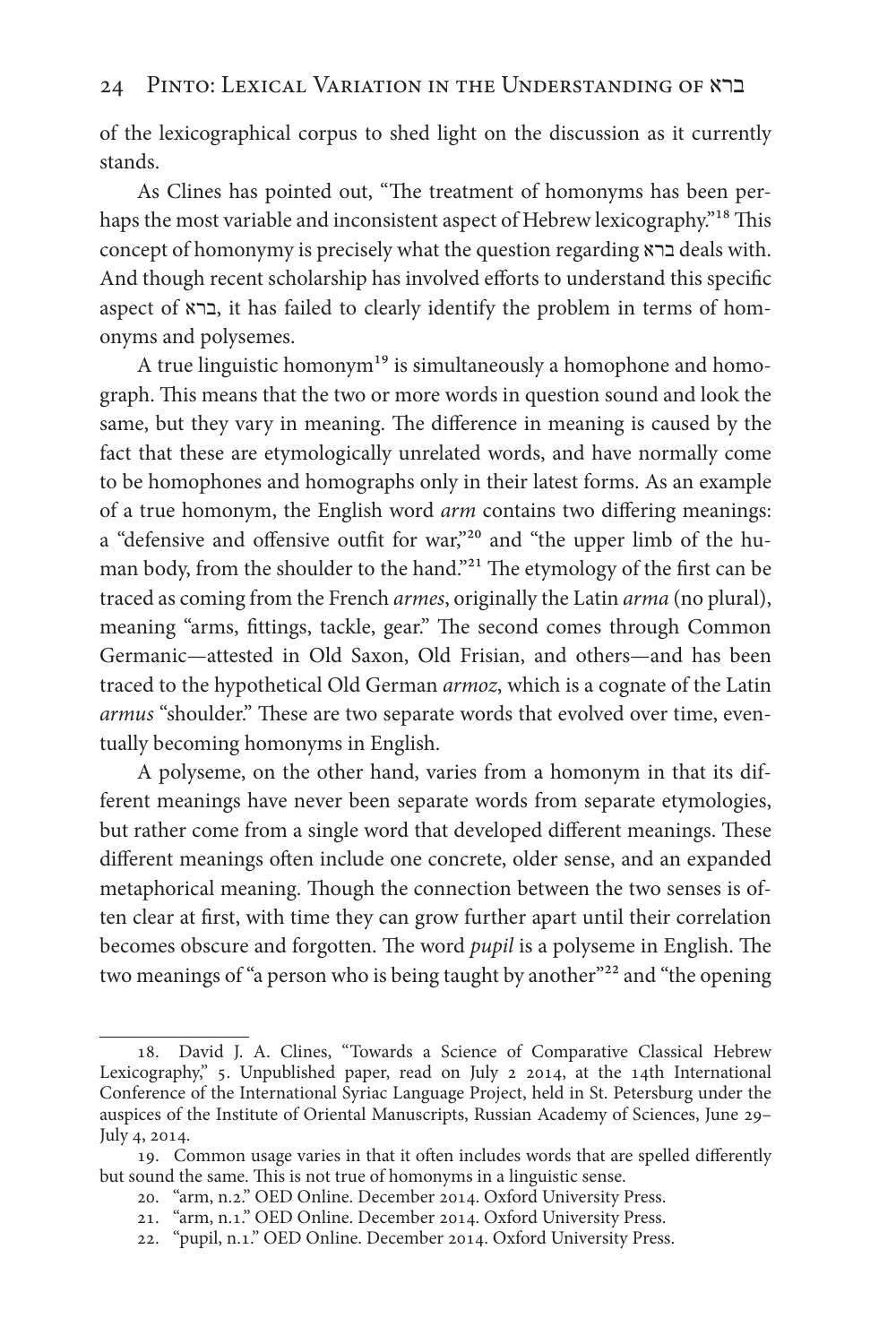in the iris through which light passes into the eye"<sup>23</sup> may seem entirely unrelated, but in reality they share an etymology. The first is traced back through the Anglo-Norman and Middle French *pupille*, to the classical Latin *p*ū*pillus* "an orphan or child." The second follows the same etymology, and is simply a transferred use of the classical Latin *p*ū*pilla*—the female form of *p*ū*pillus*—"so called on account of the small refected image seen when looking into someone's pupil." Interestingly, an equivalent semantic expansion occurred in Greek, where κόρη came to mean the pupil of the eye and also a girl or maiden.

With these two terms defned, it becomes easy to see that the question regarding ברא is simply a matter of deciding if the Qal/Niphal and the Piel forms of the verb are homonyms or polysemes. If they are homonyms, then "to create" and "to cut" are two senses that do not share an etymology and are therefore unrelated. This is the model taken up by Becking and Korpel and, as will be shown, by the most modern lexica. On the other hand, if these two forms are polysemes, then their etymologies do converge at some point, and the Qal "to create" likely began as a semantic expansion of the more concrete Piel "to cut."<sup>24</sup> This is the argument made most recently by Wardlaw, and it is essentially—though indirectly and with some important variations—what van Wolde has claimed as well.

Despite the simplicity of the argument, arriving at a solution is no easy task. Even within languages with a far more extensive corpus than Hebrew, it is often very difficult to solve questions of homonymy. This is because the amount of etymological evidence required is hard to come by. The difficulty is therefore much more evident in Classical Hebrew, where cognates and etymological data are often questionable at best. This is why so much of the argument has instead focused on the context surrounding the use of ברא, with etymological evidences providing secondary support. The lexica have traditionally included cognates as a way for scholars to pursue etymological studies, but interpretation varies widely. I will now turn to a study of how ברא has been understood through various generations of Hebrew lexicography.

#### ברא **in the Lexica**

Some of the recent papers summarized above deal briefy with lexicography, but only inasmuch as it serves their respective arguments. In fact, this ongoing discussion serves to illustrate the dangers of the uncritical use of lexica. The scholars involved have generally been careful when using data compiled

<sup>23</sup>. "pupil, n.2." OED Online. December 2014. Oxford University Press.

<sup>24</sup>. As far as I know, the opposite possibility—that the Piel is an expansion of the Qal—has never been explored.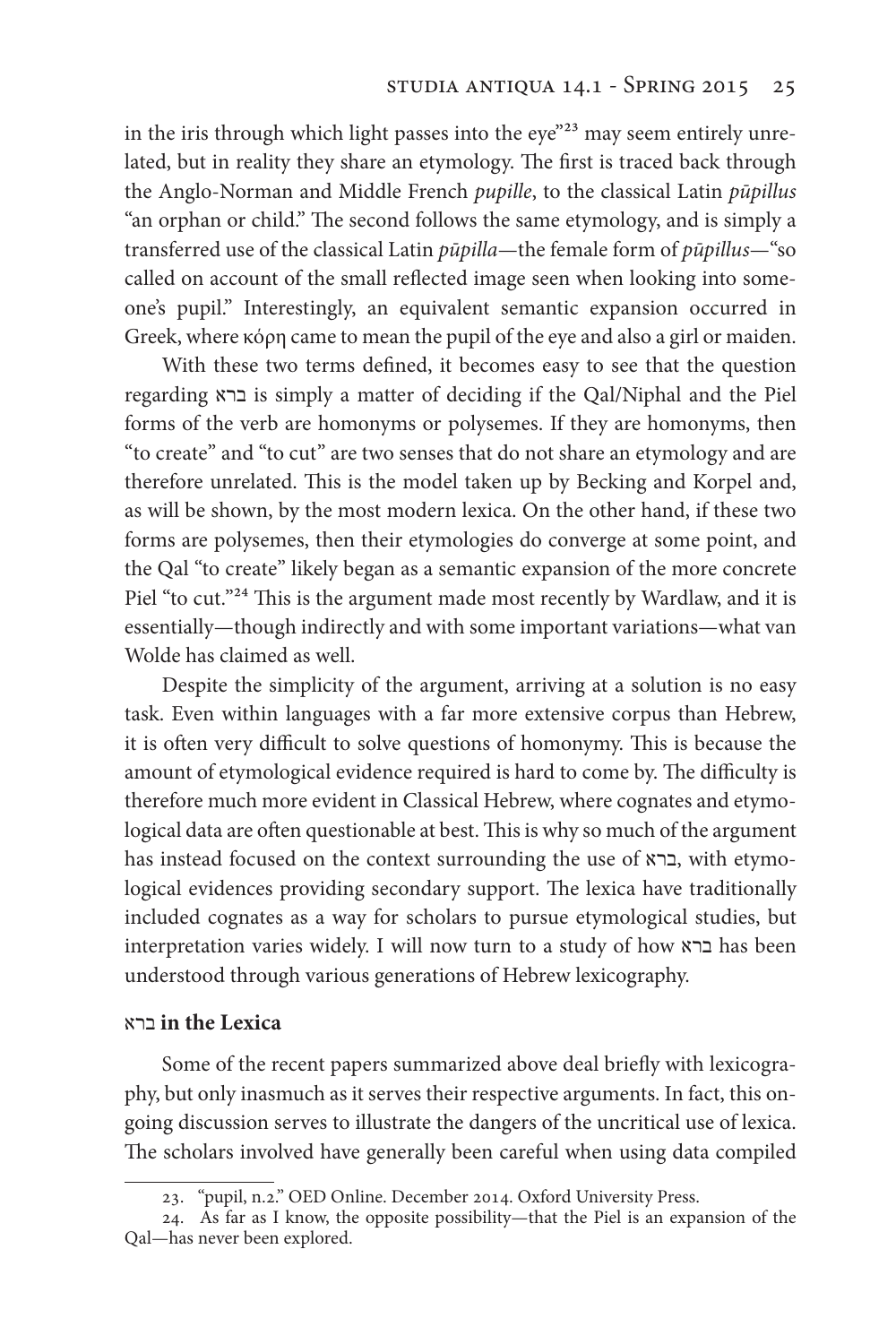by lexicographers, yet the diferent sides of the argument tend to imitate the two major understandings of ברא as found in the lexica. David Clines's words of caution are applicable here: "I will offer an axiom: most dictionaries are copies of other dictionaries. Just as well, you might say, since a dictionary that had only original meanings would be useless. The downside, though, is that the mistakes and myopia of the past tend to be perpetuated, and that means for over 500 years in some cases."25 If nothing else, a lexicographical study of ברא will shed light on the trends and evolving understanding of the word's meaning. A full overview of the way lexicographers have handled ברא over time will therefore prove to be valuable in understanding the current debate.

The history of Hebrew lexicography goes back further than is often appreciated. The tenth century began to see the Jewish compilation of Hebrew lexica in Arabic and Hebrew,<sup>26</sup> followed in the sixteenth century by Christian lexicographers writing in Latin, which continued to be an important language for lexica well into the nineteenth century.<sup>27</sup> Though many of the early works certainly recognized a diference between the meanings of the Qal and the Piel of ברא, they had no systematic way of identifying homonyms or polysemes. Instead, the various meanings of words were often listed under the same entry.<sup>28</sup> These sometimes included a postulated meaning that could perhaps be understood as the root's original sense from which the diverse connotations were derived.<sup>29</sup>

The first lexicographer to list glosses in a manner that would identify homophones was Johannes Coccius in his 1714 edition of *Lexicon et commen*tarius sermonis hebraici et chaldaici.<sup>30</sup> Though he did not do this with his entry for ברא) leaving it instead simply divided by verbal stems), Coccius included

28. Though these various glosses sometimes contained small numbers as a form of organization, it is difficult to say how the lexicographers thought of them—whether as being etymologically related or not. It seems likely that this was not considered an important enough concern, as long as translation and understanding could be achieved.

<sup>25</sup>. Clines, "Towards a Science," 9.

<sup>26</sup>. Such as David ben Abraham al-Fasi, *Kitab Jami al-Alfaz* (Arabic: *book containing a collection of words*), also known as *Agron*; Abu al-Walīd Marwān ibn Janāh (R. Jonah), *Kitab al uṣul*, *Sefer haShorashim* (*Book of the Roots*); Solomon ibn Parḥon, *Maḥberet he'Aruk*  (Notebook of Order), 1160.

<sup>27</sup>. Such as Alfonsus Zamorensis, *Vocabularium hebraicum atque chaldaicum totius Veteris Testamenti*, in the Complutensian Polyglot (*Academia complutensis*), vol. 6: A.G. de Brocario, 1514–17; Johannes Simonis, *Dictionarium Veteris Testamenti hebraeo-chaldaicum* (Halle: Bierwirth, 1752); Georg Benedict Winer, *Lexicon manuale hebraicum et chaldaicum* (Leipzig: F. Fleischer, 1828).

<sup>29</sup>. For example, see the entry for ברע in Johann Buxtorf the Elder, *Epitome radicum hebraicarum* (Basel: Konrad von Waldkirch, 1600). See also Clines, "Towards a Science,"  $4 - 5.$ 

<sup>30</sup>. Johannes Cocceius, *Lexicon et commentarius sermonis hebraici et chaldaici*  (Leipzig: Reyher, 1714).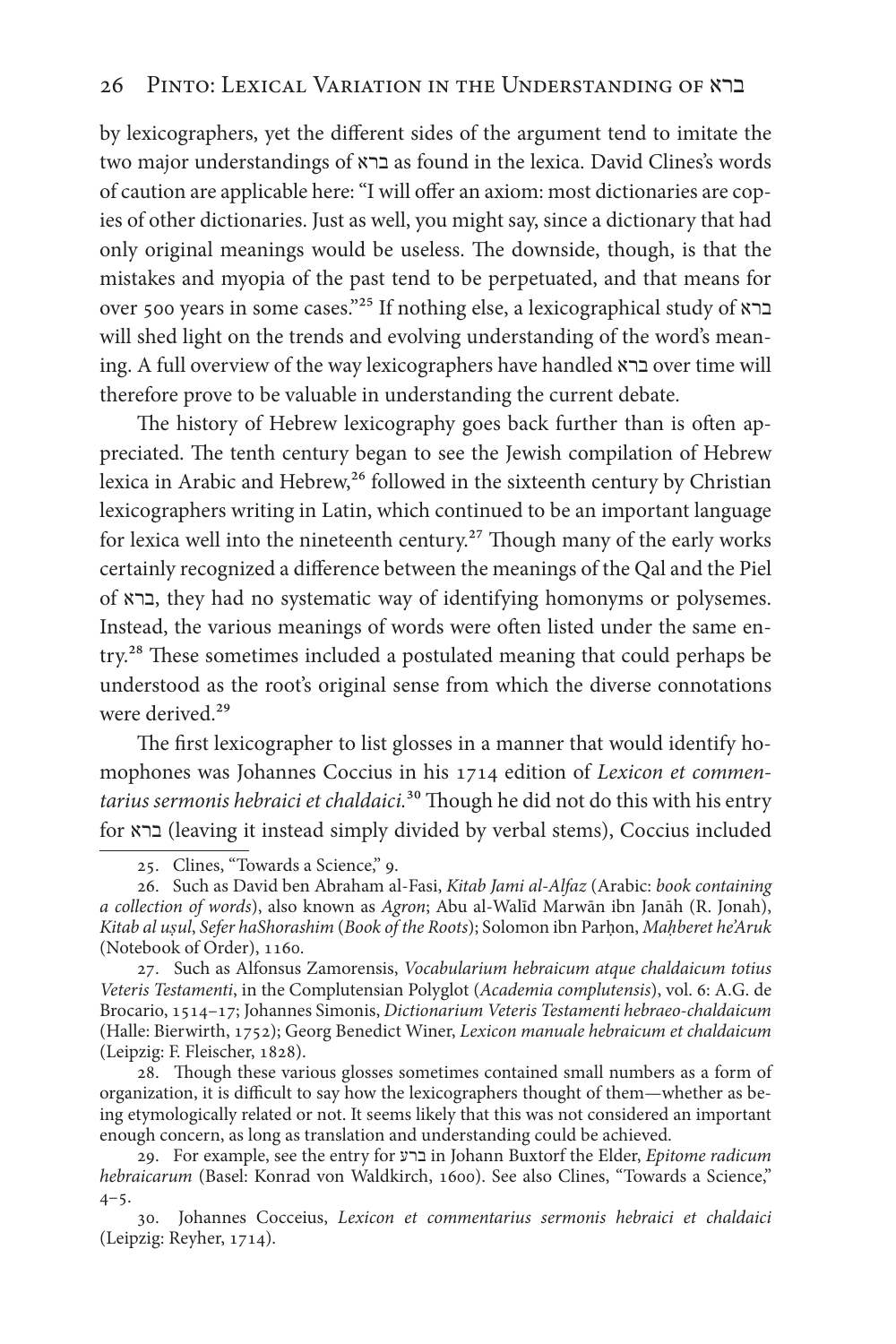roman numerals that subdivided ברע into three homonyms: 1. *miscere, confundi*; 2. *in* f*dem suam recipere, spondere pro aliquo*; 3. *suavem esse*.31 It would be another century before this technique would be imitated by Gesenius<sup>32</sup> and most lexica thereafter.

German lexicography flooded the Hebrew scholarship of the nineteenth century, aided greatly by Gesenius's ambitious projects. Afer the third edition of his compendium dictionary for students, *Hebräisches und chaldäisches Handwörterbuch über das Alte Testament,*33 he began preparations for a Latin translation designed for international students.<sup>34</sup> However, the advances proposed by Bopp and Grimm in the field of Indo-European philology<sup>35</sup> caused Gesenius to reevaluate the whole project. His highly scholarly Thesaurus philo*logicus criticus linguae Hebraeae et Chaldaeae Veteris Testamenti,*36 published in fascicles between 1829 and 1858, was afected by this shif. One of the pertinent changes was the grouping of triliteral roots under "families" of biliteral ones. ברא was grouped under the family of [בר], along with various others. However, all the diferent glosses of ברא continued to be listed under a single root—subdivided only by verbal stems—and without a sense of homonymy. These changes pushed back the publication of the Latin lexicon to 1833, as it drew heavily from both the *Handwörterbuch* and the *Thesaurus*. Gesenius's grammars underwent similar changes at about this time.

In fact, none of Gesenius's works split ברא into homonyms during his lifetime, but his work would have an infuence on the two leading theories for ברא a few decades later. The first of these was the publication in 1891 of the first part of what would become known as the Brown Driver Briggs. After securing the rights to Edward Robinson's English translation of Gesenius's Latin lexicon, these three scholars planned to update the work. The end result was more of a complete rewriting, which included scholarship from the most up-to-date editions of the *Handwörterbuch*, Gesenius's *Thesaurus*, and the most recent advances in Hebrew philology.37 Tough the work in its entirety—*A Hebrew and* 

<sup>31</sup>. Cocceius, *Lexicon et commentarius*, 640–44. See also Clines, "Towards a Science," 5, who identifed this as the frst lexicographical attempt at depicting homonymy.

<sup>32</sup>. See entry for ברע, Wilhelm Gesenius, *Hebräisch*‐*Deutsches Handwörterbuch über die Schri*f*en des Alten Testaments* (Leipzig: F. C. W. Vogel, 1810–1812), 888–89.

<sup>33</sup>. Gesenius, *Hebräisches und chaldäisches Handwörterbuch über das Alte Testament*..

<sup>34</sup>. Shimeon Brisman, *History and Guide to Judaic Dictionaries and Concordances*  (Hoboken, N. J.: Ktav Publishing House, 2000), 65.

<sup>35</sup>. See preface to Wilhelm Gesenius, trans. Edward Robinson, *Hebrew and English Lexicon of the Old Testament, Including the Biblical Chaldee*, 3rd edition (Boston: Crocker and Brewster, 1849).

<sup>36</sup>. Wilhelm Gesenius, T*esaurus philologicus criticus linguae Hebraeae et Chaldaeae Veteris Testamenti*, 3 vols. (Leipzig: F. C. W. Vogel, 1829–1858).

<sup>37</sup>. See the preface to BDB.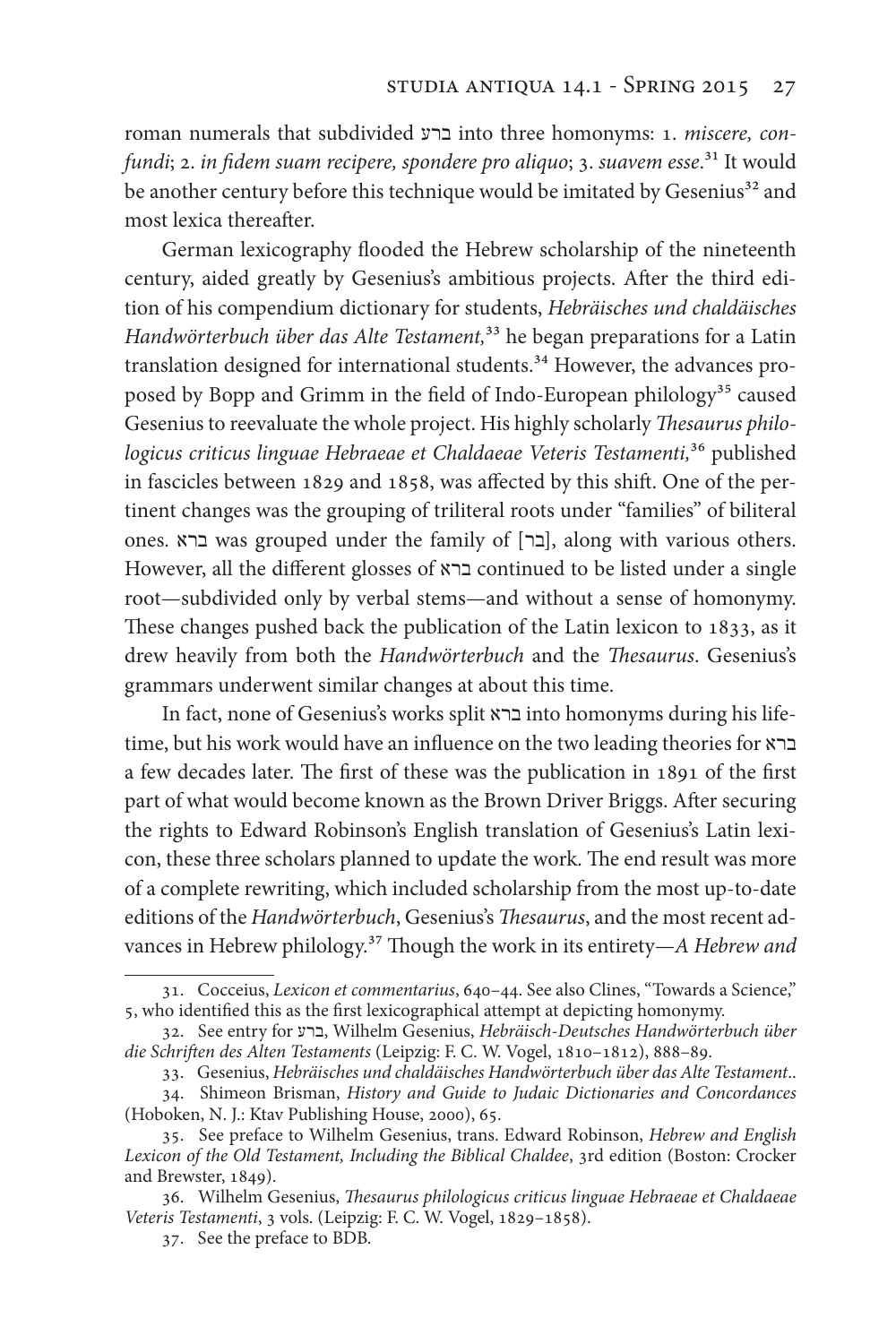*English Lexicon of the Old Testament, with an Appendix Containing the Biblical Aramaic*—would not be published until 1906, this frst part of 1891 included the entry for ברא with its two identified homonyms. They were distinguished thus: 1. (Qal) "shape, fashion, create," also (Niphal) "be created," and (Piel) "cut down, cut out"; 2. (Hiphil) "be fat."<sup>38</sup> This two-homonym hypothesis has remained in all subsequent editions of the BDB, which continues to be widely used.

The three-homonym model would come only four years later, and it would largely be the work of Frants Buhl, editor of the twelfh through sixteenth editions of Gesenius's *Handwörterbuch*. Published in 1895, the twelfh edition incorporated the roman numeral system for homonyms to identify three under the triliteral ברא: I. (Kal) "schafen, hervorbringen" and (Niphal) "geschafen werden"; II. (Hiphil) "fett machen, mästen"; III. (Piel) "abholzen, den Wald lichten, roden."<sup>39</sup> This, then, is the origin among the lexica of the tradition that sees the Qal "to create" and the Piel "to cut" as coming from separate etymologies and therefore being unrelated.

Interestingly, it appears that both models were developed independent of each other. Though there is no definitive evidence, Buhl does not seem to have consulted the BDB for his work on the *Handwörterbuch*—instead, this was only one of the many important changes that came about when he became the lexicon's editor. And though the completed BDB was published only years afer Buhl's work, the frst part containing the entry for ברא was published before the twelfh edition of the *Handwörterbuch*.

Subsequent lexica make it clear that both hypotheses picked up adherents, though it is true that Buhl's model has been preferred. Eduard König's *Hebräisches und aramäisches Wörterbuch zum Alten Testament*40 followed the BDB's combination of the Qal/Niphal and Piel under ברא I. Yet Koehler and Baumgartner's Lexicon in Veteris Testamenti libros,<sup>41</sup> published in fascicles from 1948 to 1953, instead followed Buhl's model. This later became the highly infuential *Hebräisches und aramäisches Lexicon zum Alten Testament*,42 or *HALAT*, as well as its English counterpart, T*e Hebrew and Aramaic Lexicon* 

<sup>38</sup>. BDB, 135.

<sup>39</sup>. Gesenius, *Hebräisches und aramäisches Handwörterbuch über das Alte Testament*, 119–20.

<sup>40</sup>. Eduar König, *Hebräisches und aramäisches Wörterbuch zum Alten Testament*  (Leipzig: Dietrich, 1910).

<sup>41</sup>. Ludwig Koehler and Walter Baumgartner, *Lexicon in Veteris Testamenti libros: A Dictionary of the Hebrew Old Testament in English and German* (Leiden: E. J. Brill, 1948–1953).

<sup>42</sup>. Ludwig Koehler and Walter Baumgartner, *Hebräisches und aramäisches Lexicon zum Alten Testament* (Leiden: E. J. Brill, 1967–1995).